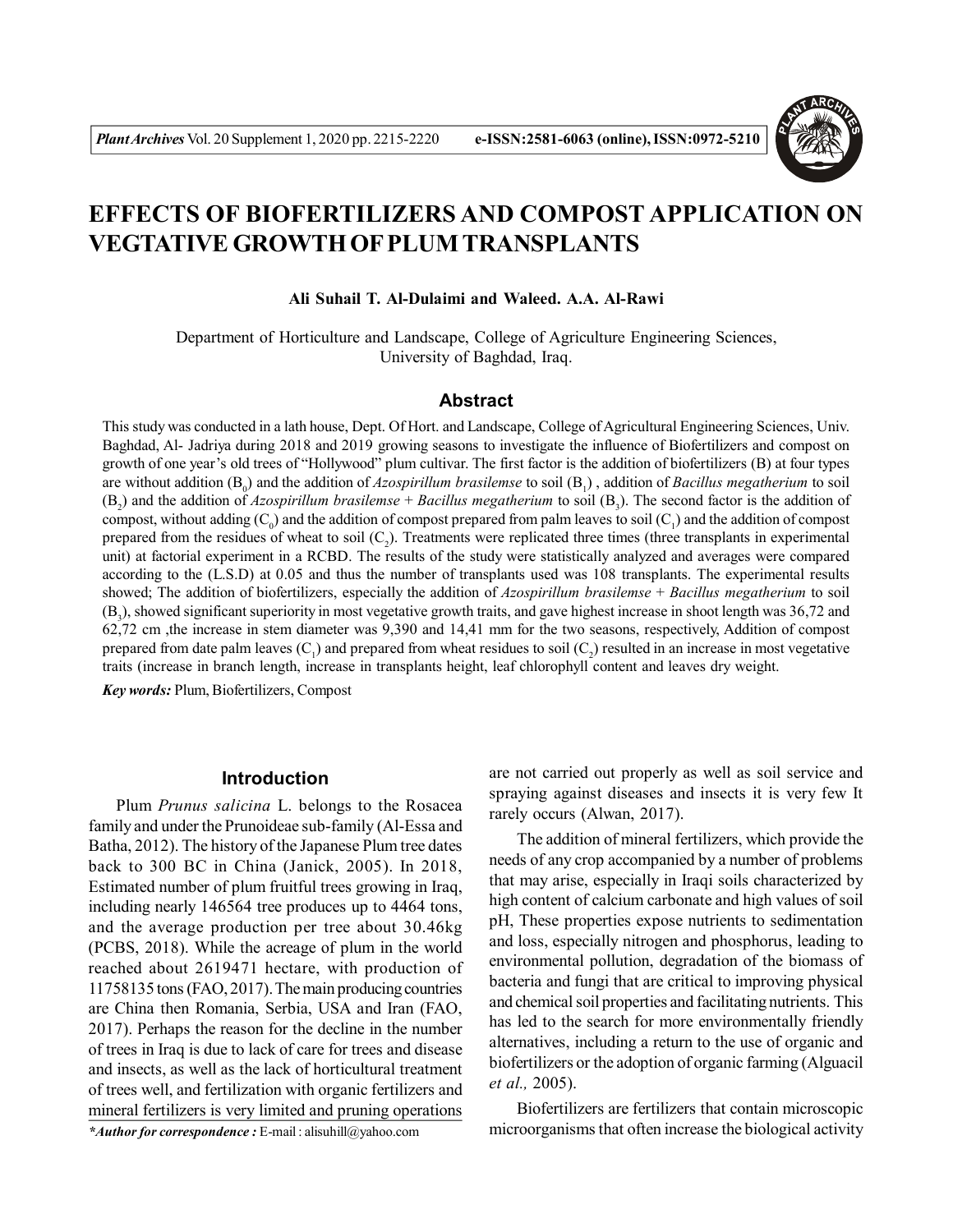of the soil, the most important functions of these plants are to convert atmospheric nitrogen into forms that can be utilized by plants such as nitrates and ammonia, increase soil porosity and defend the plant against pathogens by depriving them of food sources (Ali, 2012). Several studies have been conducted to determine the role of biofertilizers in growth of fruit trees, Al-Hadethi, 2015, studied the effect of biofertilizer on apricot trees and found the biofertilizer (Phosphorene + Nitrobeine ) caused significant increases in stem diameter, shoot growth and leaf chlorophyll content compared with control treatment. Al-Hadethi *et al.*, 2017, found that the addition of bio-fertilizers to peach transplants gave the highest leaves area and increase in stem diameter, especially when added *Azotobacter chroococcum + Azospirillum brasilense + Bacillus megatherium* to the soil. Also Al-Hadethi, 2019 found the added *Azospirillum brasilense + Bacillus megatherium* gave the highest leaves number, stem diameter and shoots length when his studied on hawthorn transplants.

Organic fertilization is one of the important ways to supply plants with nutrient requirements without any negative impact on the environment, as the increase does not lead to damage to the plant that occurs when mineral fertilizers in large quantities, and it is not hidden from the workers in the agricultural sector of the organic It has a role in plant growth and yield, whether it is added to the soil or sprayed on the vegetative part (Nardi *et al.,* 2016). Compost is one of the organic fertilizers that provide the plant with its nutrient needs without any negative impact on the environment, in addition to improving the physical, chemical and biological properties of the soil, and can be used at high rates without leading to damage to the roots of the plant, which may occur when fertilization with mineral fertilizers in large quantities, as the addition of organic fertilizers to the soil increases the amount of organic matter and the activity and preparation of microorganisms in it as well as working to add nutrients to the soil, which leads to an increase in plant growth rates and increase in the amount of yield and improve Its quality (Hao *et al.,* 2009; Baldi and Toselli, 2013). Some studies have been conducted on the effect of compost addition on the growth of fruit trees, Al-Hadethi et al. (2015) conducted a study that included the addition of four levels of compost prepared from date palm leaves (DPLC) to find out its effect on the physical and chemical properties of the soil and some vegetative properties of fig transplants, they found that the addition of this compost had a significant effect on the improvement of soil properties and a significant increase in leaf area and leaves chlorophyll content. Al-Rawi *et al.,* (2016) also

found that the addition of four levels of compost prepared from palm fronds led to an increase in branches number; stem diameter and fig transplants length.

Due to the lack of studies on the role of organic and biofertilizers in the growth of fruit transplants as well as to move away from fertilizers and chemical growth regulators, the present study aims to know the effect of the addition of biofertilizers and compost on plum transplants growth.

# **Materials and Methods**

This study was conducted in a lath house, Dept. Of Hort. and Landscape , College of Agricultural Engineering Sciences, Univ. Baghdad, Al- Jadriya during 2018 and 2019 growing seasons to investigate the influence of Biofertilizers and compost on growth of one year's old trees of "Hollywood" plum cultivar. The first factor is the addition of biofertilizers (B) at four types are without addition (B<sup>0</sup> ) and the addition of *Azospirillum brasilemse* to soil  $(\mathrm{B}_\mathrm{l})$ , addition of *Bacillus megatherium* to soil  $(\mathrm{B}_\mathrm{2})$ and the addition of *Azospirillum brasilemse* + *Bacillus megatherium* to soil  $(B_3)$ . The second factor is the addition of compost, without adding  $(C_0)$  and the addition of compost prepared from palm leaves to soil  $(C_1)$  and the addition of compost prepared from the residues of wheat to soil  $(C_2)$ . Treatments were replicated three times (three transplants in experimental unit) at factorial experiment in a RCBD. The results of the study were statistically analyzed and averages were compared according to the (L.S.D) at 0.05 according to Elsahookie and Wuhaib (1990) and thus the number of transplants used was 108 transplants.

## **The following parameters were determined in the two successive seasons:**

- 1. Transplant height (cm): The lengths of the plants were measured at the beginning of the experiment using the metric tape and then the lengths were measured at the end of the experiment (mid-October for the first year and mid-September for the second year) and according to the difference between them, which represented an increase in the height of transplants.
- 2. Shoots length (cm): four branches were measured using metric tape from each experimental unit at the beginning and end of the experiment and calculating the difference between them for both seasons.
- 3. Stem diameter increase (mm): Stem diameter was measured using a (Vernier) at the beginning and end of the experiment, and calculating the difference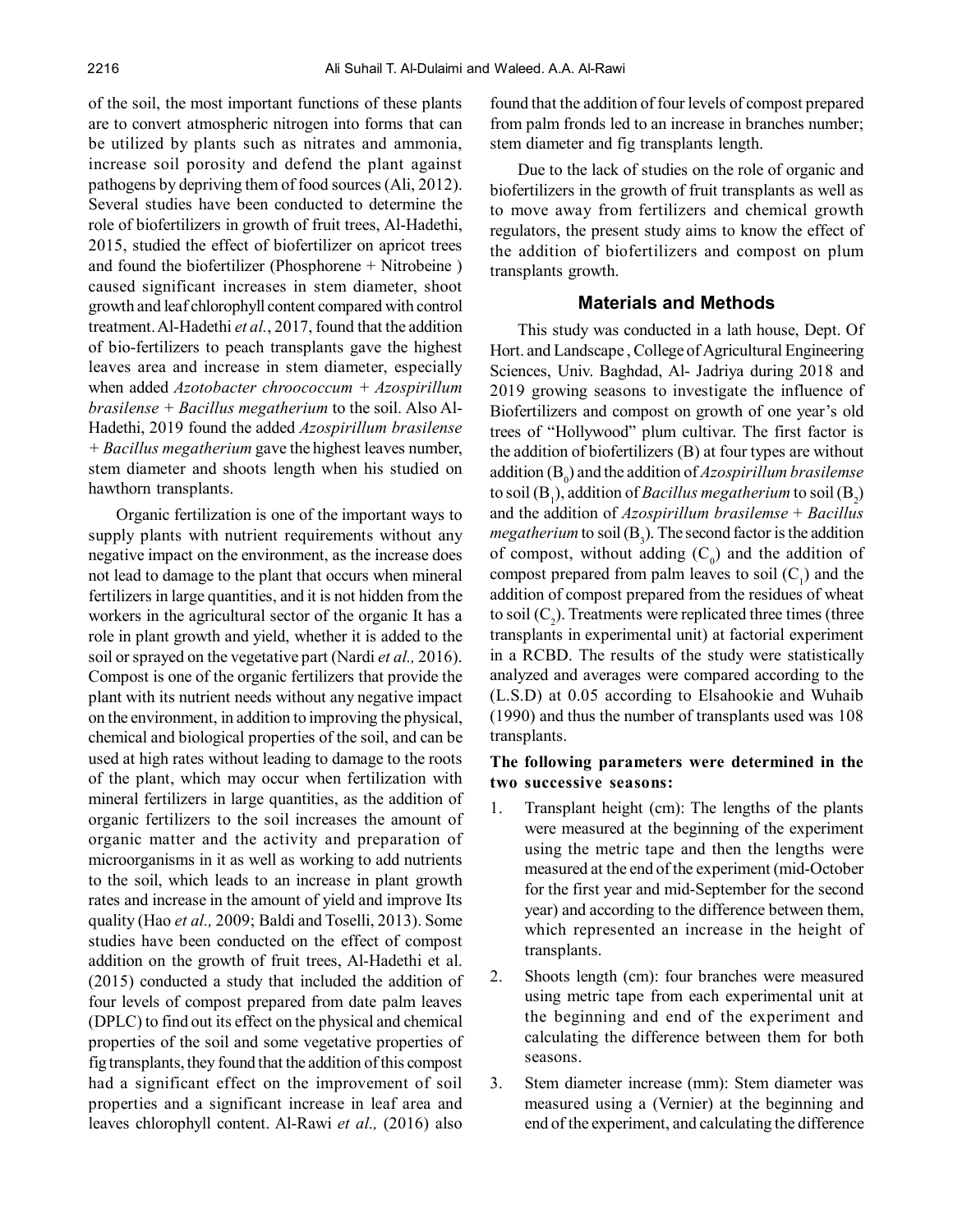- 4. Branches number increase (branch.plant<sup>-1</sup>): Three branches were left for each transplant and then according to the number of branches formed on the transplant at the end of the experiment (mid-October for the first year and mid-September for the second year).
- 5. Leaf dry weight (%): Various leaves were taken from the transplants was weighing then drained and calculated the percentage of dry matter by dividing weight after drying on weight before drying  $\times$  100.

Leaf chlorophyll contents  $(mg.100gm^{-1})$ : In the first week of June for both seasons, total chlorophyll was estimated in the plum leaves, according to Mackinney (1941) modified by Arnon (1949).

# **Results and Discussion**

**Effect of biofertilizers and compost application on transplants height, shoot length and increased in stem diameter of plum transplants:**

The results in Tables 1 showed that the addition of

the biofertilizer factor had a significant effect on plant height shoot length and increased in stem diameter. That this effect varied according to the added levels of these fertilizers during the two seasons of the study. The highest plant height reached  $94.02$  cm in  $B_3$  treatment, but it did not differ significantly from treatment  $B_2$ , which gave the highest plant height of 63.71 cm. As for the role of adding compost, the results of the same table indicate that compost significantly affected the plant height where treatment  $C_1$  gave the highest value of 98.91 cm during the first season of the study, while treatment  $C_2$  excelled by giving the highest value was 65.96 cm for the second season. The results indicated in Table 1 showed that the addition of microorganisms significantly affected on shoot length, where treatment  $B_3$  excelled by giving the highest shoot lengths of 36.72 and 62.72 cm for two growing seasons respectively, while giving  $B_0$  treatment (control) is the least increase in shoot length. As for the role of compost, the results showed that the addition of compost significantly affected on shoot length, where  $C_2$  treatment outperformed by giving the highest value of 33.89 cm and 58.24 cm while the lowest value when the control

**Table 1:** Effect of biofertilizers and compost application on transplants height, shoot length and increased in stem diameter of "Hollywood" plum transplants.

| season                                 | 2018                           |                             |                          |       | 2019               |                           |                         |                    |  |  |  |
|----------------------------------------|--------------------------------|-----------------------------|--------------------------|-------|--------------------|---------------------------|-------------------------|--------------------|--|--|--|
| <b>Biofertilizers</b> (B)              | $\overline{\text{Compost}(C)}$ |                             |                          |       | Compost(C)         |                           |                         |                    |  |  |  |
|                                        | $\overline{C_{0}}$             | $\overline{C}$ <sub>1</sub> | $\overline{\mathbf{C}},$ | mean  | $\overline{C_{0}}$ | $\overline{\mathsf{C}_1}$ | $\overline{\text{C}_2}$ | mean               |  |  |  |
| <b>Transplant Height (cm)</b>          |                                |                             |                          |       |                    |                           |                         |                    |  |  |  |
| $\overline{\mathbf{B}_0}$              | 89.72                          | 91.33                       | 88.26                    | 89.77 | 54.04              | 56.98                     | 65.98                   | 59.00              |  |  |  |
| $\overline{B_{i}}$                     | 85.00                          | 101.74                      | 85.93                    | 90.89 | 57.45              | 63.37                     | 58.07                   | $\overline{59.63}$ |  |  |  |
| $\overline{B_{2}}$                     | 85.70                          | 101.48                      | 94.48                    | 93.89 | 54.92              | 66.41                     | 69.80                   | 63.71              |  |  |  |
| $\overline{B_{3}}$                     | 84.39                          | 101.08                      | 96.59                    | 94.02 | 52.78              | 65.70                     | 70.00                   | 62.83              |  |  |  |
| mean                                   | 86.20                          | 98.91                       | 91.32                    |       | 54.80              | 63.12                     | 65.96                   |                    |  |  |  |
| $L.S.D5\%$                             | $\overline{B}$                 | $\overline{C}$              | Inter                    |       | $\overline{B}$     | $\overline{C}$            | Inter                   |                    |  |  |  |
|                                        | 1.432                          | 1.240                       | 2.480                    |       | 1.280              | 1.109                     | 2.218                   |                    |  |  |  |
| Shoot length (cm)                      |                                |                             |                          |       |                    |                           |                         |                    |  |  |  |
| $B_0$                                  | 18.67                          | 27.57                       | $\overline{29.15}$       | 25.13 | 43.09              | 43.79                     | 52.44                   | 46.44              |  |  |  |
| B <sub>1</sub>                         | 27.48                          | 23.34                       | 27.09                    | 25.97 | 36.69              | 48.66                     | 50.08                   | 45.15              |  |  |  |
| $\overline{B}$                         | 25.92                          | 30.95                       | 41.41                    | 32.76 | 50.05              | 55.00                     | 66.35                   | 57.14              |  |  |  |
| B <sub>2</sub>                         | 39.61                          | 32.63                       | 37.92                    | 36.72 | 62.17              | 61.92                     | 64.07                   | 62.72              |  |  |  |
| mean                                   | 27.92                          | 28.62                       | 33.89                    |       | 48.00              | 52.34                     | 58.24                   |                    |  |  |  |
| $L.S.D5\%$                             | $\overline{B}$                 | $\mathcal{C}$               | Inter                    |       | $\, {\bf B}$       | $\overline{C}$            | Inter                   |                    |  |  |  |
|                                        | 0.591                          | 0.512                       | 1.024                    |       | 0.640              | 0.554                     | 1.108                   |                    |  |  |  |
| <b>Increased in stem diameter (mm)</b> |                                |                             |                          |       |                    |                           |                         |                    |  |  |  |
| $B_0$                                  | 8.648                          | 8.276                       | 8.090                    | 8.338 | 11.69              | 13.56                     | 13.77                   | 13.01              |  |  |  |
| B                                      | 8.519                          | 10.46                       | 8.444                    | 9.140 | 12.49              | 14.47                     | 14.66                   | 13.87              |  |  |  |
| B <sub>2</sub>                         | 8.249                          | 11.06                       | 9.037                    | 9.447 | 12.45              | 14.11                     | 14.45                   | 13.67              |  |  |  |
| B,                                     | 8.052                          | 10.55                       | 9.567                    | 9.390 | 12.59              | 15.32                     | 15.34                   | 14.41              |  |  |  |
| mean                                   | 8.367                          | 10.09                       | 8.784                    |       | 12.30              | 14.37                     | 14.56                   |                    |  |  |  |
| L.S.D5%                                | $\mathbf B$                    | $\mathcal{C}$               | Inter                    |       | B                  | $\mathcal{C}$             | Inter                   |                    |  |  |  |
|                                        | 0.372                          | 0.322                       | 0.644                    |       | 0.574              | 0.497                     | 0.995                   |                    |  |  |  |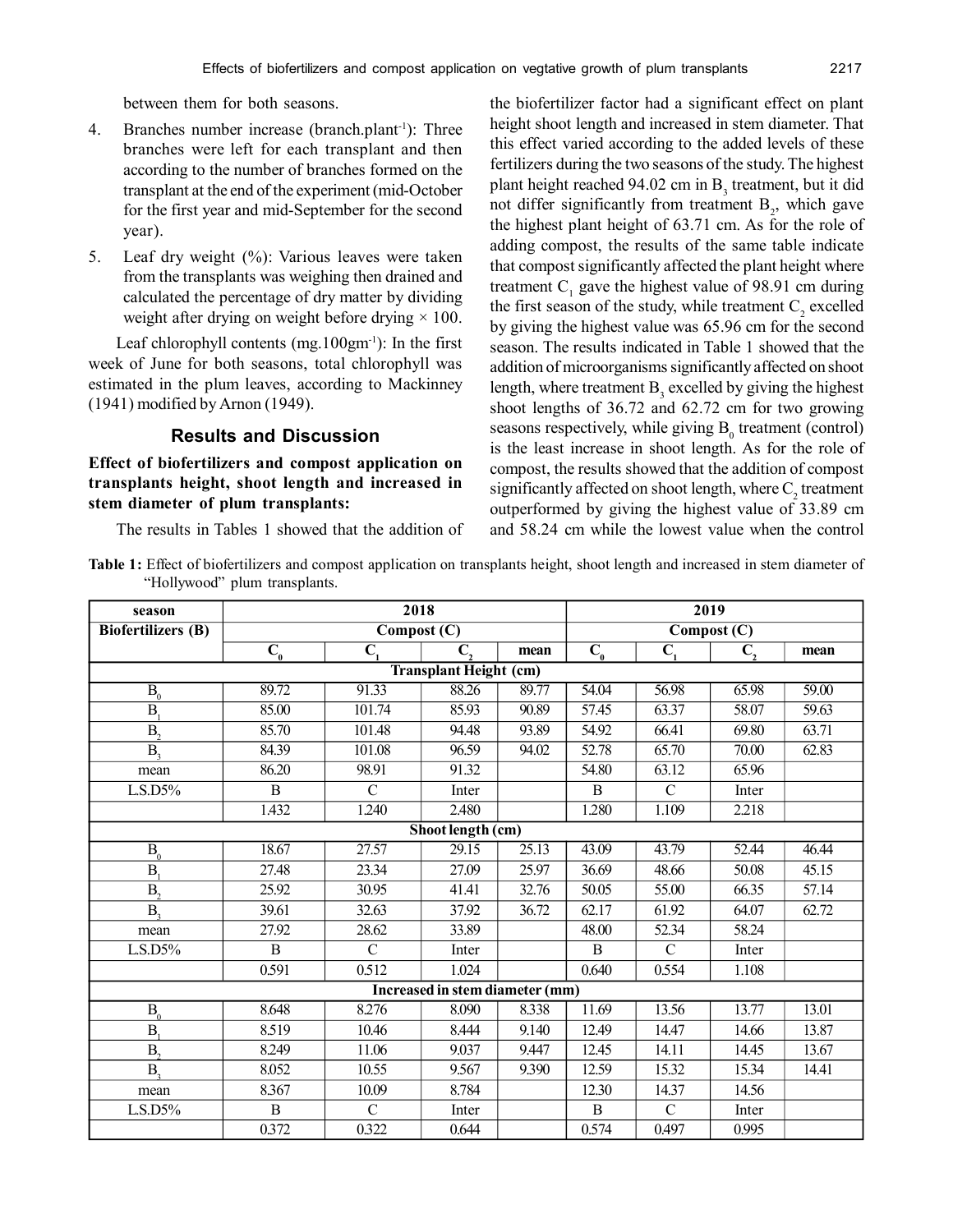| season                    |                                                    | 2018                           |              |       |                  |                                | 2019           |       |  |  |  |  |
|---------------------------|----------------------------------------------------|--------------------------------|--------------|-------|------------------|--------------------------------|----------------|-------|--|--|--|--|
| <b>Biofertilizers</b> (B) |                                                    | $\overline{\text{Compost}(C)}$ |              |       |                  | $\overline{\text{Compost}}(C)$ |                |       |  |  |  |  |
|                           | $\mathbf{C}_{0}$                                   | $\mathbf{C}_{1}$               | $C_{\gamma}$ | mean  | $\mathbf{C}_{0}$ | $C_{1}$                        | $\mathbf{C}_2$ | mean  |  |  |  |  |
| <b>Branches number</b>    |                                                    |                                |              |       |                  |                                |                |       |  |  |  |  |
| $B_0$                     | 16.19                                              | 16.82                          | 16.18        | 16.40 | 29.82            | 34.76                          | 38.96          | 34.51 |  |  |  |  |
| $\mathbf{B}$              | 15.74                                              | 17.33                          | 15.59        | 16.22 | 31.05            | 41.66                          | 43.05          | 38.59 |  |  |  |  |
| $\overline{B_{2}}$        | 15.11                                              | 17.07                          | 15.48        | 15.89 | 34.50            | 39.71                          | 44.33          | 39.51 |  |  |  |  |
| $\overline{B_{2}}$        | 15.81                                              | 15.76                          | 16.74        | 16.11 | 40.59            | 49.31                          | 49.08          | 46.33 |  |  |  |  |
| mean                      | 15.71                                              | 16.75                          | 16.00        |       | 33.99            | 41.36                          | 43.86          |       |  |  |  |  |
| L.S.D5%                   | $\overline{B}$                                     | $\overline{C}$                 | Inter        |       | $\, {\bf B}$     | $\mathcal{C}$                  | Inter          |       |  |  |  |  |
|                           | 0.280                                              | 0.250                          | 0.500        |       | 1.397            | 1.210                          | 2.420          |       |  |  |  |  |
| Leaves dry weight (%)     |                                                    |                                |              |       |                  |                                |                |       |  |  |  |  |
| $\overline{B_{0}}$        | 56.03                                              | 57.58                          | 57.61        | 57.07 | 71.97            | 73.39                          | 73.04          | 72.80 |  |  |  |  |
| B <sub>1</sub>            | 57.53                                              | 56.49                          | 57.68        | 57.24 | 72.78            | 75.34                          | 71.17          | 73.10 |  |  |  |  |
| $\overline{B}$            | 57.42                                              | 59.35                          | 58.38        | 58.39 | 70.67            | 70.45                          | 73.71          | 71.61 |  |  |  |  |
| $\overline{B_{2}}$        | 56.50                                              | 58.43                          | 61.15        | 58.69 | 71.07            | 72.62                          | 73.17          | 72.29 |  |  |  |  |
| mean                      | 56.87                                              | 57.96                          | 58.71        |       | 72.77            | 72.95                          | 72.77          |       |  |  |  |  |
| $L.S.D5\%$                | B                                                  | $\mathcal{C}$                  | Inter        |       | $\mathbf B$      | $\mathcal{C}$                  | Inter          |       |  |  |  |  |
|                           | 0.221                                              | 0.191                          | 0.383        |       | 0.623            | 0.540                          | 1.079          |       |  |  |  |  |
|                           | Leaf chlorophyll content (mg.100gm <sup>-1</sup> ) |                                |              |       |                  |                                |                |       |  |  |  |  |
| $\overline{B_{0}}$        | 29.29                                              | 37.79                          | 39.60        | 35.56 | 29.62            | 28.84                          | 33.28          | 30.58 |  |  |  |  |
| B <sub>1</sub>            | 34.81                                              | 36.02                          | 40.99        | 37.27 | 29.78            | 36.26                          | 35.30          | 33.78 |  |  |  |  |
| $B_{\gamma}$              | 43.54                                              | 39.42                          | 40.58        | 41.18 | 24.49            | 29.82                          | 33.70          | 29.33 |  |  |  |  |
| B <sub>2</sub>            | 42.19                                              | 50.16                          | 57.75        | 50.03 | 36.57            | 41.76                          | 38.40          | 38.91 |  |  |  |  |
| mean                      | 37.46                                              | 40.85                          | 44.73        |       | 30.11            | 34.17                          | 35.17          |       |  |  |  |  |
| $L.S.D5\%$                | $\bf{B}$                                           | $\mathcal{C}$                  | Inter        |       | $\mathbf B$      | $\mathcal{C}$                  | Inter          |       |  |  |  |  |
|                           | 0.340                                              | 0.298                          | 0.595        |       | 0.332            | 0.288                          | 0.575          |       |  |  |  |  |

**Table 2:** Effect of biofertilizers and compost application on branches number, leaves dry weight and leaf chlorophyll content of "Hollywood" plum transplants.

treatment  $C_0$  was 27.92 cm and 48.00 Cm during the two seasons, respectively.

The results showed in Table 1 that the addition of microorganisms led to a clear increase in the increased in stem diameter, where  $B_3$  treatment gave the highest mean of 9.390 mm and 14.41 mm where it surpassed the control treatment  $(B_0)$ , which gave the lowest value was 8.338 mm and 13.01 mm for both season, respectively. As for the role of compost, its effect on increased in stem diameter varied during the two seasons. The  $C<sub>1</sub>$ treatment gave the highest value of 10.09 mm during the first growing season, while the  $C_2$  treatment gave the highest rate of increase in stem diameter was 14.56 mm for the second growing season, while the control treatment  $(C_0)$  gave the lowest value of diameter was 8.367 mm and 12.30 mm and for the two growing seasons, Respectively.

# **Effect of biofertilizers and compost application on branches number, leaves dry weight and leaf chlorophyll content of plum transplants:**

The results shown in Table 2 showed that the addition

of microorganisms varied in their effect on increasing of branches number during the growing seasons.It did not significantly affect during the first growing season, In the second growing season, the addition of microorganisms significantly affected the rate of increase in branches number, where  $B_3$  treatment gave the highest mean of 46.33 branches. The lowest mean was at B0, which gave a value of  $34.51$  branches. Plant<sup>-1</sup>. As for the effect of adding compost, the  $C_1$  treatment exceeded, which gave the highest mean of 16.75 branches. Plant<sup>-1</sup> during the first growing season and  $C_2$  treatment significantly outperformed, which gave the highest mean of 43.86 branches.Plant-1 during the second growing season. The results of Table 2 indicate that adding the microorganism factor may change its effect on leaves dry weight. During the first growing season, treatment  $B_3$  outperformed giving it the highest leaves dry weight reaching 58.69%, while control treatment gave the lowest leaves dry weight of 57.07%. As for the second growing season, it is clear from the results that treatment B<sub>1</sub> exceeded the highest value of 73.10%. As for the effect of compost addition, it may be clear from the results of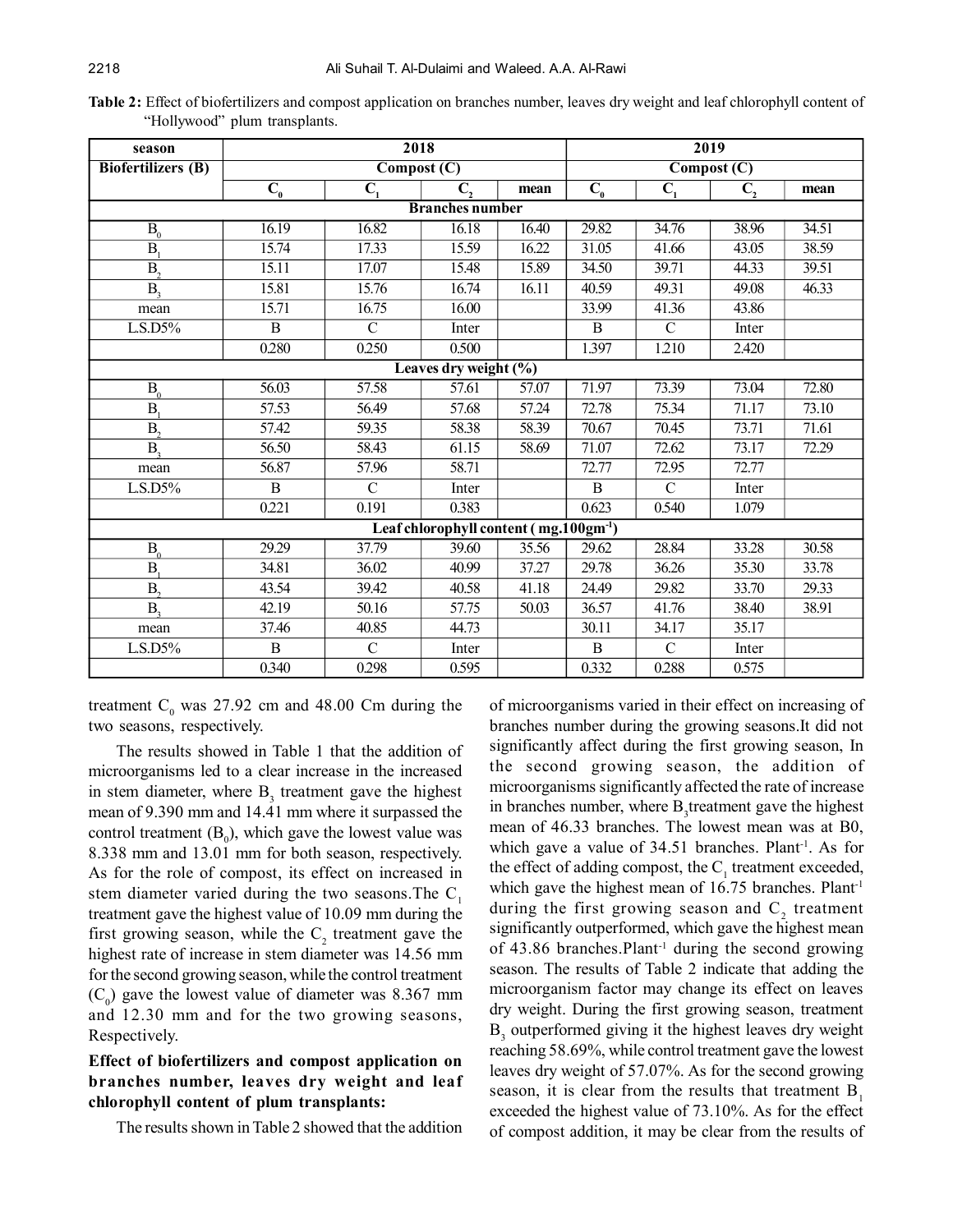the same table that the effect of adding this factor has also varied and during the two seasons of study, in the first season of the study, treatment  $C_2$  may give a clear effect by giving it the highest leaves dry weight of 58.75% While the  $C_1$  treatment gave the highest leaves dry weight it was 72.95%, while the control treatment  $(C_0)$  gave the lowest increase in leaves dry weight of 56.87% and 71.62% during the two growing seasons.

Results of Table 2 showed that  $B_3$  treatment gave the highest leaves chlorophyll content of 50.03 and 46.20 mg.100g-1 respectively in the two seasons, while control treatment gave the lowest rate as it was 35.56 mg. 100  $g^{-1}$  in the first growing season while  $B_2$  gave the lowest content during the second growing season is 29.33 mg.100g-1. The results showed that the leaves chlorophyll content was affected when adding compost, as  $C<sub>2</sub>$ treatment was higher than other treatments and gave the highest leaves chlorophyll content as it reached 44.73 and 35.17 mg.100g-1 for two growing seasons respectively, while the  $C_0$  treatment gave the lowest leaves chlorophyll content of 37.46 and 30.11 mg.100  $g^{-1}$  for the two seasons of the study, respectively.

The increase in vegetative traits may be attributed to the effect of biofertilizers on improving the biological and physical characteristics of the soil in addition to the chemical properties that resulted from the release of greater quantities of nutrients available for absorption by the roots and thus influence physiological processes such as increasing the efficiency of photosynthesis in the leaves (Yu *et al.,* 2014) and increased carbohydrate output, thereby increasing vegetative growth. The reason is also due to the increased susceptibility of the microorganisms to produce plant growth regulators such as auxin, cytokines and gibberellins, as they affect growth and increase nutrient uptake from the soil (Bhardwaj *et al.,* 2014). This is consistent with Attay (2015) on pomegranate trees and Al-Hadethi *et al.,* (2017) on peach transplants, when they found that there was a significant increase in most vegetative traits at Add biofertilizers. The reason for the increase in the vegetative traits as a result of adding compost is due to its role in increasing the proportion of organic matter in the soil and then improving the soil composition and increasing the amount of elements available to the plant that are used in the vegetative growth. Also, increasing the proportion of organic matter in the soil increases the activity of soil revival, which increased the mineralization of the organic matter in the soil and thus increased the liberation of the elements, especially nitrogen, which is included in the vegetative growth of transplants (Mosaddeghi *et al.,* 2009). These results agree with Sharaf et al (2015) when

adding compost to apricots, Al-Rawi *et al.,* (2016) on fig. seedlings.

#### **References**

- Al-Essa, E. and M. Batha (2012). Production of deciduous fruit. First edition. Damascus University Publications. Syria.
- Alguacil, M.M., E. Caravaca and A. Roldan (2005). Changes in rhizosphere microbial activity mediated by native or allochthonous AM fungal in the reforestation at Mediterranean degraded environment *Biology and Fertility of Soil,* **41(1):** 59-68.
- Al-Hadethi and E.A. Mustafa (2015). Effect of Different Fertilization Sources and the Growth Regulator (Brassinosteroids) on Growth and Yield of Apricot Trees. Ph.D. Dissertation, Coll. of Agric., Univ. of Baghdad. pp. 153.
- Al-Hadethi and E.A. Mustafa (2019). Response of hawthorn transplants to biofertilizers and poultry manure. *Iraqi Journal of Agricultural Sciences,* **50(2):** 734-740.
- Al-Hadethi, Mustafa, E.A. Ali S.T. AL-Dulaimi and B.M.K. Almashhadani (2017). Influence of biofertilizers on growth and leaf mineral content in Peach transplants. *IOSR Journal of Agriculture and Veterinary Science,* **10(9):** 90-93.
- Al-Hadethi, Mustafa, E.A. Bilal, M.K. Almashhadani and Amenah R. Abdullah (2015). Effect of date palm leaves compost (DPLC) on soil properties and growth in fig. transplants. *Egypt. J. of Appl. Sci.,* **30(4):** 220-227.
- Ali, N.S. (2012). Fertilizer Technology and Uses. Ministry of Higher Education and Research. Univ. Baghdad. pp. 202.
- Al-Rawi, W.A.A., N.A Jasim and M.E.A. Al-Hadethi (2016). Effect of date palm leaves compost (DPLC) and licorice roots extract spray on vegetative growth of "Aswad Diyala" fig. trees. *Journal of Agricultural and Veterinary Sciences,* Qassim University. **9(1):** 95-105.
- Alwan, J.M. (2017). Deciduous fruit technology. Propagation cultivation - care and production (Part II). Al Wadah Publishing House. Amman. The Hashemite Kingdom of Jordan.
- Arnon, D.I. (1949). Copper enzymes isolated chloroplasts polyphenol oxidase in Beta vulgaris. *Plant physiol.,* **24:** 1-15.
- Attay, E.A.A. (2015). Effect of fertilizers from different sources on growth and fruiting of Manfalouty pomegranate trees. M.Sc. Thesis. Faculty of Agriculture. Assiut University, Egypt.
- Baldi, E. and M. Toselli (2013). Root growth and survivorship in cow manure and compost amended soils. *Plant Soil Environ.* **29(5):** 221-226.
- Bhardwaj, D., M.W. Ansari, R.K. Sahoo and N. Tuteja (2014). Biofertilizers function as key player in sustainable agriculture by improving soil fertility, plant tolerance and crop productivity. *Microb. Cell Fact.,* **13:** 66.